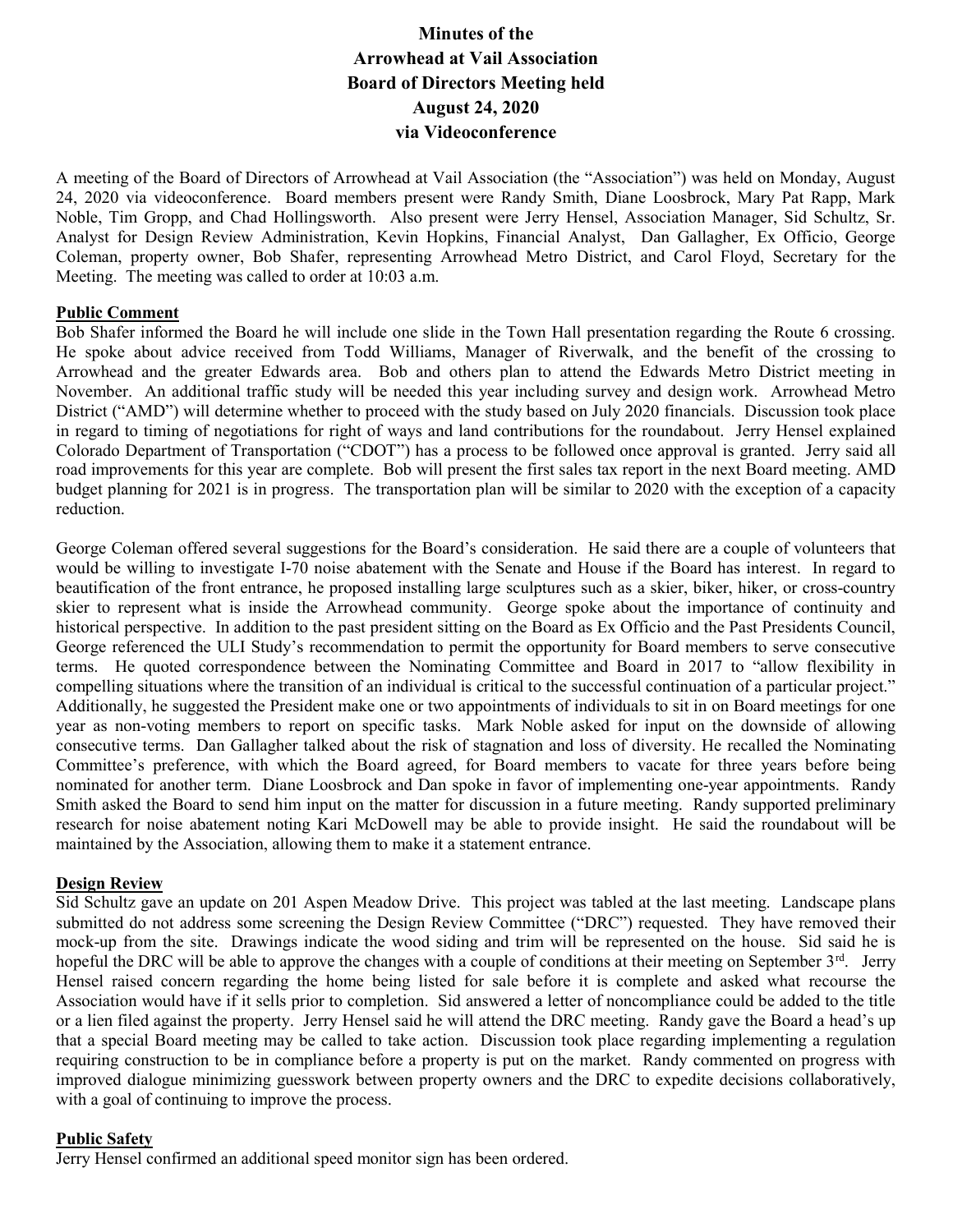## **Committees**

#### Operations:

Summer Maintenance: Jerry Hensel said the color conversion is on track for completion by the end of the month, with the exception of light posts that will be replaced next year. Street signs are currently being installed.

Lighting: Jerry Hensel said the ship date for the test light to be installed on Sawatch Drive is October  $2<sup>nd</sup>$ . Installation should be complete by October 15<sup>th</sup>.

Honeywagon: Jerry Hensel reported the transition to single-stream recycling will take place over the course of two or three recycling pickups. Honeywagon is currently ordering the containers. A date to begin implementation has not been set. Jerry will keep the Board apprised. The challenge of swapping containers for those not in residence was discussed.

Landscaping Proposal: Randy Smith advised revisiting the proposal following the financial report. He explained the cost to develop the first two phases of the landscaping plan is \$12K. The benefit of proceeding now would allow for implementation next summer, with the only caveat being plans for the main entrance and status of the round-about. Diane Loosbrock questioned the exclusion of Eagle County right-of-way permits. Jerry Hensel explained the landscaping is outside of the right-of-ways. Diane expressed concern about the area at the west gate where trees were taken down on the walkway between Aspen Ridge Lane and Aspen Meadow Drive. Jerry said AMD is considering working on that path next summer. Jerry explained the plan will identify location, size, and shapes of flowerbeds to ensure they flow properly.

Hiking: Mary Pat Rapp said she is very pleased with neighborhood participation on the trail committee. As of last Wednesday, there had been 37 volunteers working a total of 142 hours. Work has been focused on the Ute trail to make it safer for bikers and hikers to navigate. Long-term, a maintenance plan and paid help will be needed to maintain the many trails. Jerry Hensel will follow-up on one-way signage that was ordered for the Ute trail. Diane Loosbrock offered to include a thank you to volunteers in the newsletter.

Strategic Planning: Mark Noble said the committee has recommended moving the short-term objective of creating a new trail between Cresta and Golden Bear, possibly in conjunction with a ski glade, to a long-term objective. The factors influencing their recommendation was privacy, safety, and cost. Mark said he would like to ensure this is what ownership wants before moving forward. Randy Smith suggested this may be a question for the homeowner survey Mark is working on. Randy spoke about an in-depth conversation he and Jerry Hensel had with Gary Shimanowitz including the topic of the aforementioned trail. Funding from Vail Resorts will not be available in 2021. Jerry added that Vail Resorts will determine what trail maintenance they are responsible for, and the Association can then plan accordingly.

Marketing and Communications: Diane Loosbrock reported Fresh Tape Media has created new stationary with the new branding. When the stationary is received, Diane has drafted a letter to be sent to property owners for whom we do not have email addresses encouraging them to provide that information. Fresh Tape Media has been contacting local real estate firms and asking if they have interest in having their listings promoted. This generates new free content. They also advertise for the community and for people to visit or join Arrowhead. They have been asking Vail Valley real estate companies with property listed in Arrowhead to tag ArrowheadatVail in the copy so people can find our user name. Preliminary discussions have taken place in regard to next year's contract. They have agreed to assist with the newsletter on an hourly basis and have signed a nondisclosure agreement.

Nominating Committee: Diane Loosbrock said there have been several very good nominations. The committee will meet soon and Diane will bring their recommendations to the Board for consideration.

Activities: Diane Loosbrock expressed gratitude to George Coleman for moderating Bingo night. Turnout was nearly 100 people. Diane spoke about upcoming events. On August  $28<sup>th</sup>$ , Filthy Friday will include no hands watermelon and chocolate pudding eating, egg and water balloon tossing, face painting, etc. On Saturday, August 29<sup>th</sup>, there will be Adults Only trivia. Starry, Starry Movie Night on the lawn is scheduled for Saturday, September 5th. Masks and social distancing will be required.

## Financials

Kevin Hopkins informed the Board that when a property goes under contract, the title company sends a status request that can be flagged as noncompliant with DRC regulations to notify the buyer there is a potential violation. Kevin reviewed the Balance Sheet as of July 31, 2020, pointing out there are some payables that need to clear. He will confirm the outstanding annual assessments and work with Randy Smith and Tim Gropp to determine next steps for collection. On the Income Statement, real estate transfer assessments ("RETA") are lagging year to date. Kevin noted there is a significant amount of real estate under contract. He anticipates RETA coming in close to budget at the end of August. In regard to expenses, the \$15K savings in landscaping will likely not be realized and the forecast will be adjusted. Based on